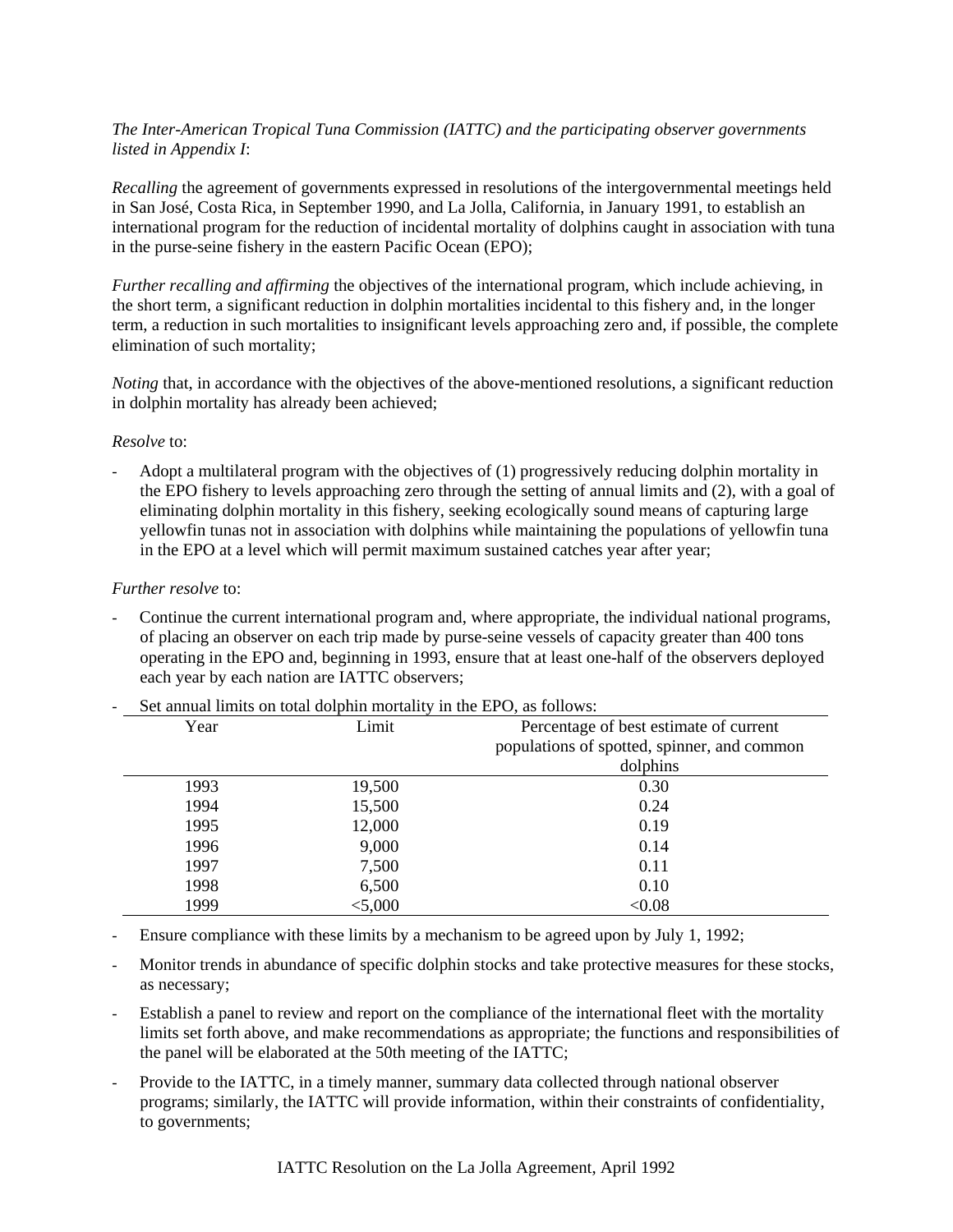- Expand current IATTC training and gear inspection programs to ensure the use of the best current fishing methods and gear technology available;
- In light of the research currently being undertaken, as set forth in Appendix II, initiate research to adapt current technology to ensure that reduction targets can be achieved, and seek alternative methods for capturing large yellowfin tunas in the EPO which do not involve encircling dolphins, with particular emphasis on the use of fish-aggregating devices (FADs) to attract large tunas, taking special note of such methods employed in other oceans, and study the impact on the ecosystem of achieving these reductions in the mortality of dolphins.
- Strive to attain funds for research at a level sufficient to achieve the objectives of this resolution, as presented in Appendix II;
- Establish within the IATTC an Advisory Board of technical specialists from the international communities of scientists, government agencies, environmental groups, and the fishing industry, to assist the Director of the IATTC in efforts to coordinate, facilitate, and guide research. The functions and responsibilities of the Advisory Board will be elaborated at the 50th Meeting of the IATTC.